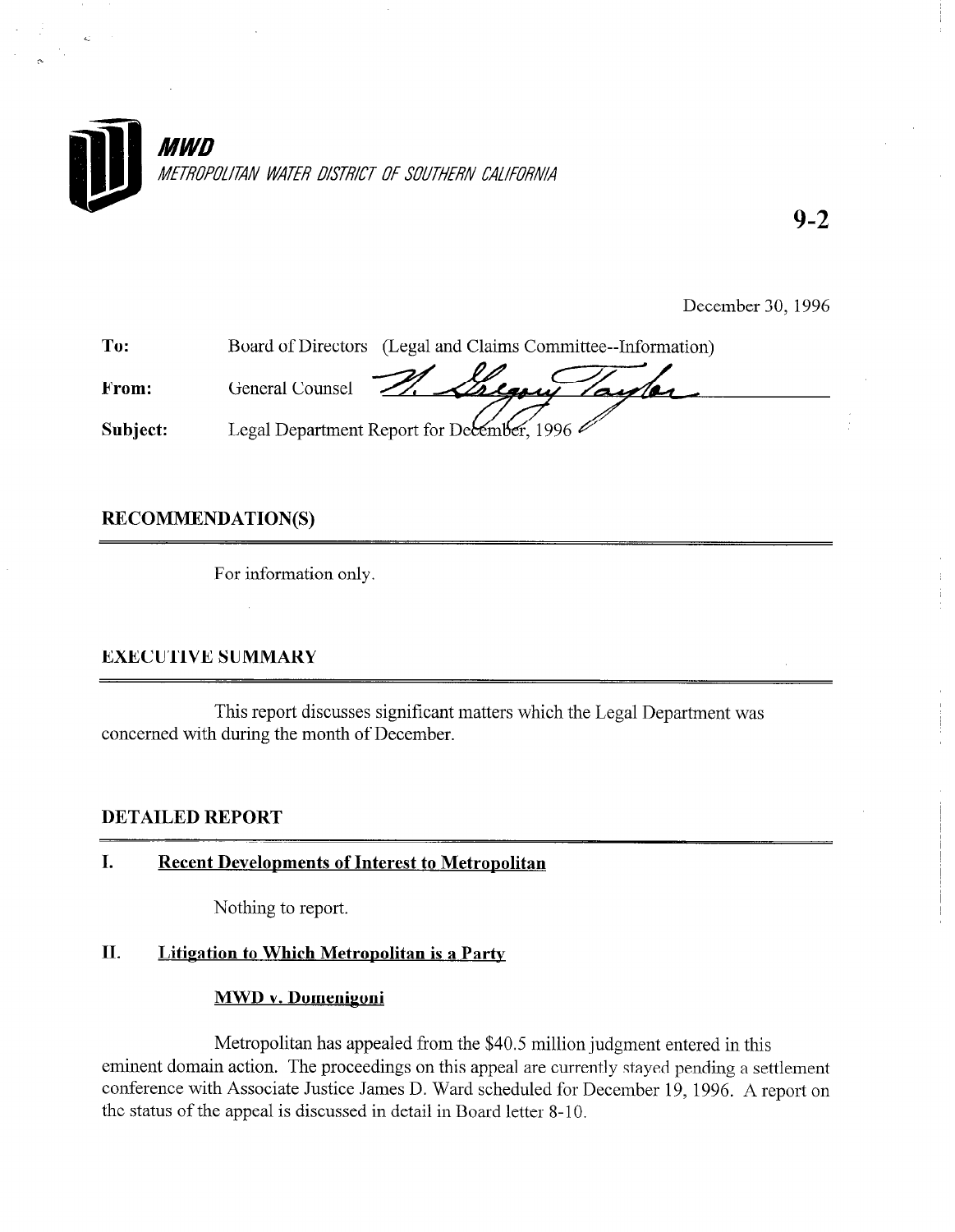Metropolitan deposited an additional \$24.6 million after the judgment was entered to retain possession of the property. Defendants have sought to withdraw the additional deposit which Metropolitan opposed unless security for repayment was provided. On October 17, 1996, the Court of Appeal denied Metropolitan's petition for supersedeas and dissolved the temporary stay. On October 21, 1996 Metropolitan filed a request for immediate stay and petition for review with the California Supreme Court. The Supreme Court ordered the withdrawal stayed while it reviews the petition for review. On December 11, 1996, the Supreme Court denied Metropolitan's petition for review. Three justices voted in favor of granting review--one vote short of the number required. The defendants have withdrawn the deposit and Metropolitan's counsel will pursue all available legal protections for reimbursement of the funds in the event of a successful appeal.

### Winchester Fire Litigation (Ross, et al. v. So. Cal. Edison Co.)

The District remains a party in five of the eight actions consolidated in Riverside Superior Court arising out of the Winchester Fire of October 26-27, 1993. On December 12, 1996, the Court dismissed the District as a party as to three of the actions upon the District's Motion for Summary Judgment for failure to comply in a timely fashion with appropriate government tort claim presentation statutes. The Winchester Fire, which burned approximately 25,000 acres and some 30 structures, originated on District property in the Domenigoni Valley as a result of trees in power lines owned by Southern California Edison Company. Southern California Edison Company disputes that version of the cause and origin of the fire, and has cross-complained against the District for implied indemnity based upon negligence. This matter is set for trial on March 17, 1997.

## III. Resource Matters

### El Dorado Irrigation District Water Right Permit

Earlier this summer the State Water Resources Control Board (SWRCB) granted an appropriative water right permit to the El Dorado Irrigation District (EDID). Since EDID has an old priority date and is an area of origin water user, it was given a diversion right senior to the SWP and CVP. This was generally consistent with California law. Contrary to its standard practice, however, SWRCB did not include its standard permit term known as "Term 91." Term 91 is a condition which SWRCB determined in its Water Rights Decision 1594 "shall be included in new permits for diversion." It is one of a number of conditions in 23 Cal.Admin. Code Sec. 780 which SWRCB normally includes in all permits. Briefly, Term 91 provides that senior users diverting directly from the Sacramento or San Joaquin Rivers must cease those diversions when the projects are making releases of previously stored water to meet Delta standards or project uses. This term is necessary to prevent direct diverters from taking stored water belonging to the projects, which would not be there absent project operation.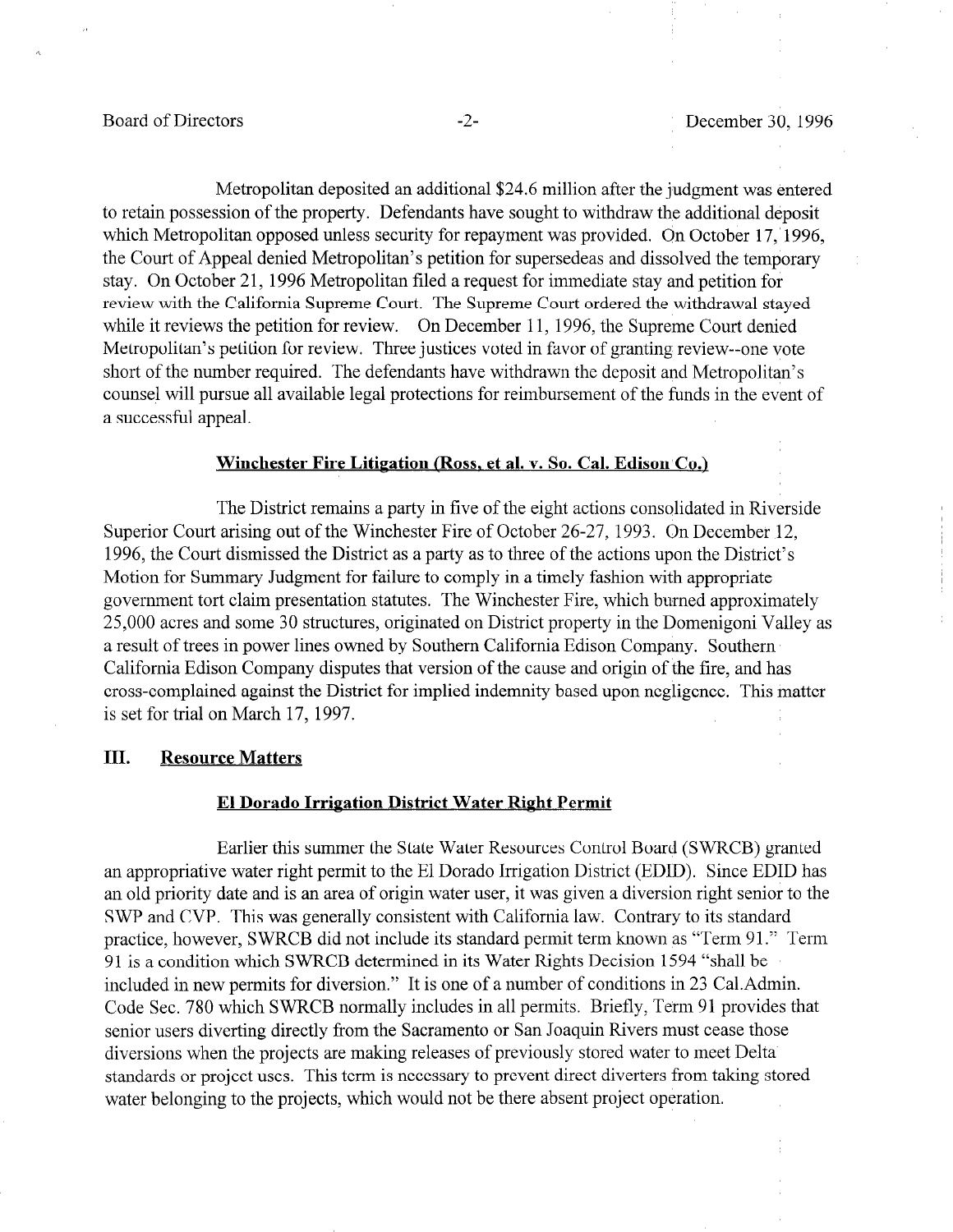SWRCB gave no notice that it was not intending to include Term 91 in the EDID permit. Consequently, neither the Department of Water Resources (DWR) nor the State Water Contractors (SWC) had the opportunity to oppose that omission. Subsequently, however, both DWR and the SWC filed petitions for reconsideration of the decision by SWRCB. In late November, 1996 S WRCB adopted an order directing reconsideration of the EDID permit decision. EDID was given until December 6, 1996 to submit a response to the petitions. The matter is now under submission to SWRCB.

### **Federal Energy Regulatory Commission**

On November 26, 1996, the Federal Energy Regulatory Commission issued its order conditionally approving the applications of Pacific Gas and Electric Company, San Diego Gas & Electric Company and Southern California Edison Company to establish a Power Exchange (PX) and an Indepedent System Operator (ISO). The Commission approved on a preliminary basis the Companies' proposed overall framework for conveying operational control of certain facilities to an Independent System Operator as well as ultimately granting authority to sell electric energy at market-based rates using a Power Exchange. Metropolitan, Los Angeles, Burbank, Pasadena and State Water Contractors, Inc. were among 'entities which filed motions to intervene. All of the motions to intervene were granted.

The next step in the process is a required final filing by March 31, 1997, which will contain the proposed tariffs, rules, protocols, and contracts for operation of the IS0 and PX. The Commission order directed the Companies and in certain instances, the ISO, to address particular issues, including (1) how the IS0 will "handle" existing contracts, such as the ones to which the Department of Water Resources and Metropolitan are a party; (2) whether the usage charge intended to mitigate transmission congestion violates the Commission's transmission pricing principles, and (3) how transmission congestion contracts will be established and administered. The Commission supported those aspects of AB 1890 which the Commission found did not encroach upon its exclusive jurisdiction under the Federal Power Act. However, it found that AB 1890's creation of a permanent role for the Oversight Board was pre-empted, and limited the Oversight Board to merely serving a start-up function. Additionally, the Commission found AB 1890's California residency requirement for IS0 and PX Governing Board membership was discriminatory. The Commission also indicated it would separately address the Companies' market power in a separate order to be issued before the end of the year. We will report to your Board on that order when it is available.

Metropolitan staff and the Duncan, Weinberg firm continue to be extensively involved in working with industry stakeholders, and in particular municipal utilities, and the Companies in preparing for the next filing with the Commission. Metropolitan staff continues to monitor related proceedings before the California Public Utilities Commission.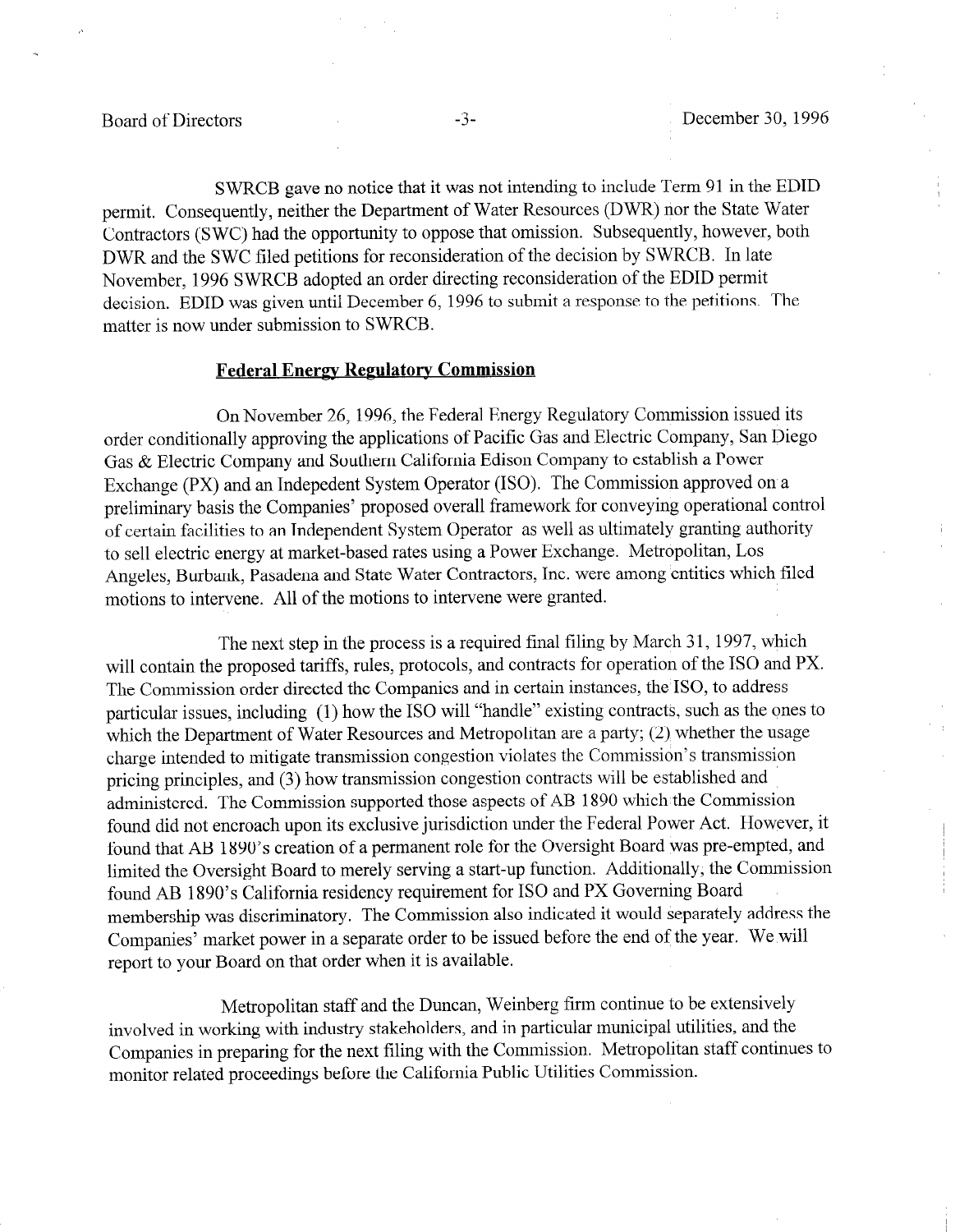## IV. Claims

Nothing to report.

## V. Financing

### Sale of Water Revenue Bonds

On December 18, 1996, Metropolitan closed the sale of its \$377,500,000 Water Revenue Bonds, 1996 Series C. The 1996 Series C Bonds were sold pursuant to a purchase contract with Paine Webber Incorporated, as representatives of the underwriting group. on November 27, 1996. Proceeds from the sale will be expended to fund Metropolitan's capital improvement program. Legal Department representatives worked with Co-Bond Counsel and Disclosure Counsel to negotiate and prepare the bond documents and disclosure documents.

### Review of MWD Deferred Compensation and Savings Plans

In November 1996 the General Counsel retained Boutwell, Behrendt & Ennor, a WBE law firm headquartered in Irvine, to review Metropolitan's employee deferred compensation and savings plans for continuing compliance with tax laws and regulations in general and recent tax law changes in particular. The plans have been reviewed and necessary changes have been identified, and as a first step to implementing the required changes the documents to place the 457 plan assets in trust are being prepared.

## VI. Legislative Matters

The Legislative Coordinators' Annual Workshop, given by Sacramento, L.A. and D.C. staff, was held for over 60 MWD employees involved in legislative analysis. They were given training on Metropolitan's legislative review process, instructed on federal and state requirements for reporting lobbying-related time and expenses, and given an update on current issues affecting the District.

Members of the California Legislature convened briefly during the first week in December to take their oaths of office and elect their leadership. The members have already begun introducing bills for the 1997/98 Legislative session.

## VII. Administrative Matters

The close of the year brought yet another successful event to the Department: rollout of CompInfo's Corporate LawPack to several users within Legal. 2'7 cases, most of which are a result of the Inland Feeder eminent domain litigation, are currently being managed by this software program. Many of the routine and manual tasks associated with tracking, storing, retrieving and managing information pertaining to the department's assigned matters are